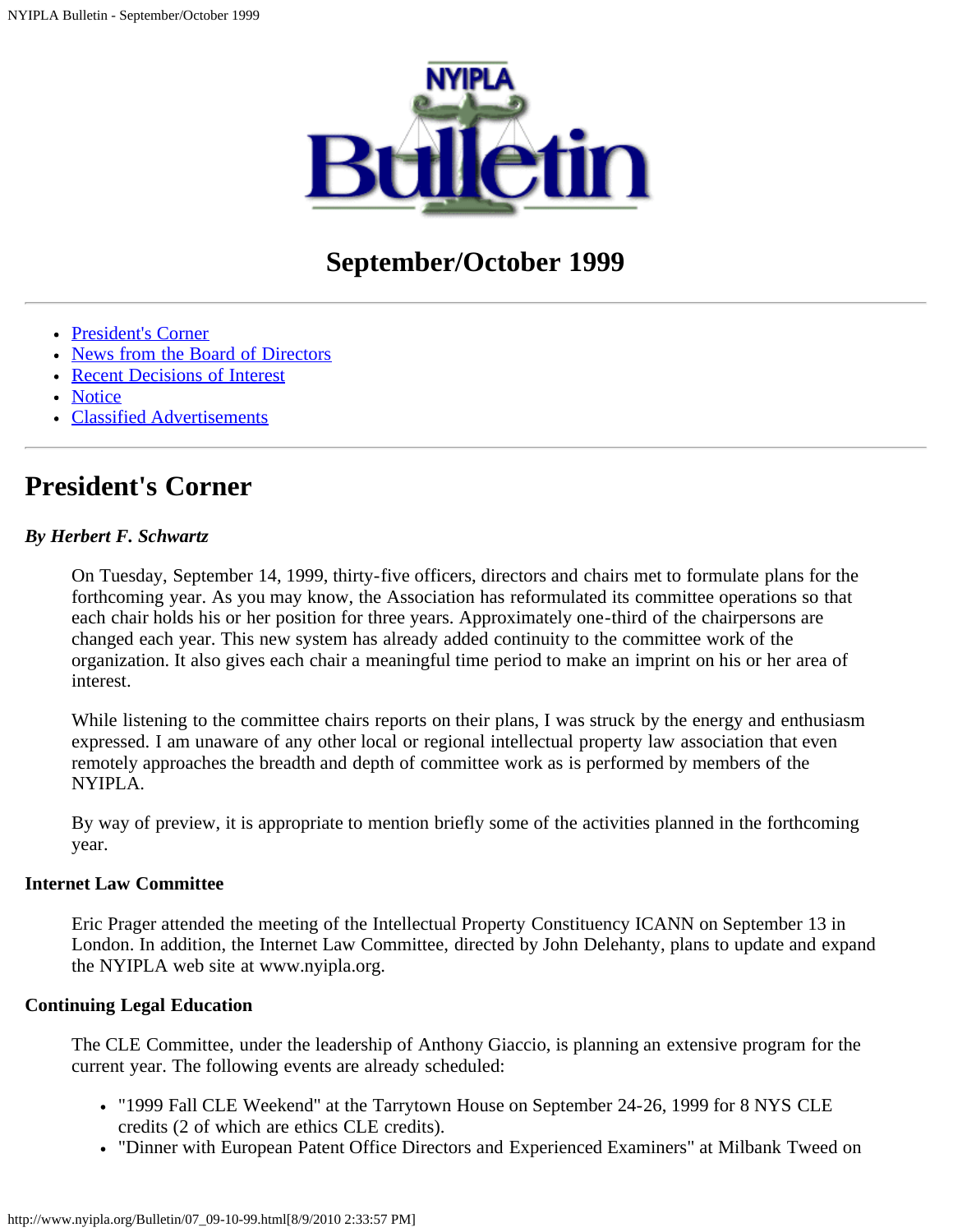September 28, 1999, 6:00 PM to 8:00 PM for 2 NYS CLE credits.

Second Annual Interactive Multimedia Roundtable (tentative for February 16, 2000, 6:00 PM to 8:00 PM at Brooklyn Law School) for 2 NYS CLE credits.

Others are still in the planning stage. Unfortunately, the session on "Practical Tips on Enforcing and Defending Patents" on September 17, 1999 (Co-Sponsored with ABA (7 NYS CLE credits) was canceled because of Hurricane (and then tropical storm) Floyd.

#### **Legislative Oversight and Amicus Briefs Committee**

This Committee, headed by Bruce Wexler, has again planned an ambitious agenda for the forthcoming year. It has already filed a brief in *CSU v. Xerox*, which is now pending at the Federal Circuit and involves issues relating to antitrust and patent and copyright law. It is considering whether to draft an amicus brief in connection with the Federal Circuit's in banc consideration of *Festo Corp. v. Shoketsu Kinzoku Kogyo Kabushiki Co.*

## **Litigation Practice and Procedure Committee**

At the urging of Judge Greisa, the Committee, under the direction of Doug Gilbert, is investigating suggestions concerning how the Southern District of New York might change some of its practices, so that it might be used more often in intellectual property disputes.

#### **Meetings and Forums Committee**

The monthly luncheon programs, spearheaded by Paul Garrity, are being planned for the forthcoming year. The first on October 29 will feature Nancy Hankin, a Senior Attorney at the PTO, who will discuss *In re International Flavors & Fragrances Inc.* (51 U.S.P.Q.2d 1513), a recent decision in which the Federal Circuit in a case of first impression considered the registerability of "phantom marks."

#### **Young Lawyers Committee**

Hoping to build on a recent success, the Young Lawyers Committee, chaired by Beth Oliak, plans to hold another evening for only young lawyers this fall.

By simply selecting these few committees, I do not mean to neglect the hard work by the other active committees of our Association. Rather, I mean to just give a preview as to what you can expect during the forthcoming year.

We look forward to seeing you at some or all of these events.

## <span id="page-1-0"></span>**News from the Board of Directors**

## *By Melvin C. Garner*

## **April Board Meeting**

The Board of Directors met at the Yale Club on Tuesday, April 20, 1999. Howard Barnaby presided. Melvin Garner presented the minutes of the meeting of March 16, 1999. No changes were proposed to the minutes and they were approved.

A Treasurer's Report dated April 20, 1999 was distributed by John Murnane. The Report is in the usual format and shows that the net worth of the Association as of the Report was about \$428,000. This is actually a decrease over the same period from last year. Mr. Murnane speculated that the decrease was due to increased expenses for the Judges' Dinner and increased expenses for CLE Programs. However, he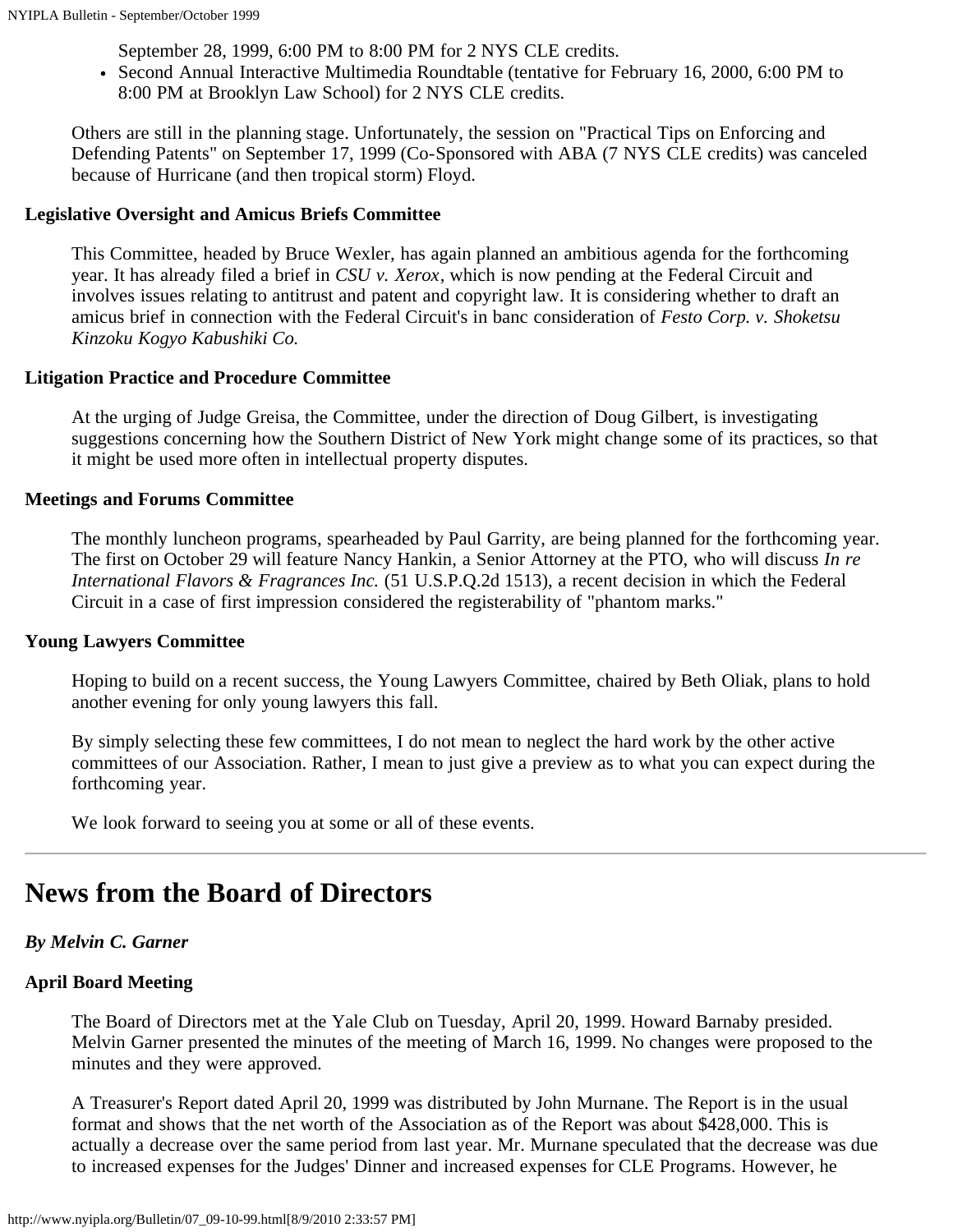agreed to check into the decrease and report on it at the next meeting.

Mr. Murnane noted that the Association is in the process of reimbursing judges who attended the Judges' Dinner, but we have yet to pay the Waldorf bill. The Treasurer's Report was approved. A brief discussion was held concerning the cost of printing and distributing notices, bulletins, etc. Alternative methods of distribution was discussed. No decision was reached.

A membership report was given by Edward Blocker. He indicated that membership has increased by 200 members this year. This is a doubling of the increase in past years. Mr. Blocker also noted that there appeared to be a breakdown in the procedures set up for sending out acknowledgment letters to new members. A procedure for avoiding this difficulty was discussed and approved.

Mr. Garner reported that he had been contacted by member John Pegram who has ten boxes of documents relating to the Association. Mr. Pegram wants to know what he should do with the documents. It was suggested that some permanent file space for the Association documents be secured, but no decision was reached.

Mr. Barnaby reported that the Judges' Dinner appeared to be a success. Many of the Judges commented on how they liked the dinner and the new format. He has also received a number of letters of thanks from the Judges.

In Robert Neuner's absence, Mr. Murnane reported on the plans for the Annual Meeting. He handed out an announcement that was being mailed to Association members. The Honorable Shira A. Scheindlin, a U.S. District Court Judge, will be the speaker at the Annual Meeting. Judge Connor will also attend and hand out the prizes for the Connor Writing Competition.

A discussion was held about the submissions for the Connor Writing Competition. John Daniel offered a form for use in judging the briefs. After discussion, it was determined that the briefs by Mr. Ayazi and Mr. Hanna were the best.

The report of the Nominating Committee was given by Mr. Barnaby. He indicated that two people who were on the Committee were nominated to positions. These two members of the Nominating Committee resigned, and Mr. Barnaby and Mr. Schwartz replaced them. A Bylaw to preclude the Nominating Committee from nominating its members to positions was discussed. Mr. Schwartz noted that serving on the Nominating Committee is for only one year and that the Association is large. Thus, the Committee should be able to nominate people who are not on the Committee. The Board approved a Bylaw change to this affect, which will be voted on at the Annual Meeting.

The Board then considered old business. Copies of the Amicus Brief in the *College Savings Bank* were distributed. Mr. Barnaby also reported that the Association's application for a trademark in its logo was filed in classes 16, 41 and 42.

It was further reported by Mr. Barnaby that Tom Beck of the Litigation Committee is in the process of preparing a survey about patent cases in the Southern District of New York. Herbert Schwartz asked to see it before it is sent out.

Mr. Barnaby also reported further on the idea of a foundation for patent law which was proposed by Past President, John Reilly. One concept is that donations to the foundation would be used to fund a chair at a local law school on IP law. It could also fund prizes for moot court and writing competitions. Further discussion was deferred until the next meeting.

Mr. Schwartz reported on his meeting with Anthony Giaccio, Chairman of the CLE Committee. He reported that Mr. Giaccio has well thought out views of how the Association should provide CLE credits for members, including videotaping of Association programs and providing package rates for courses.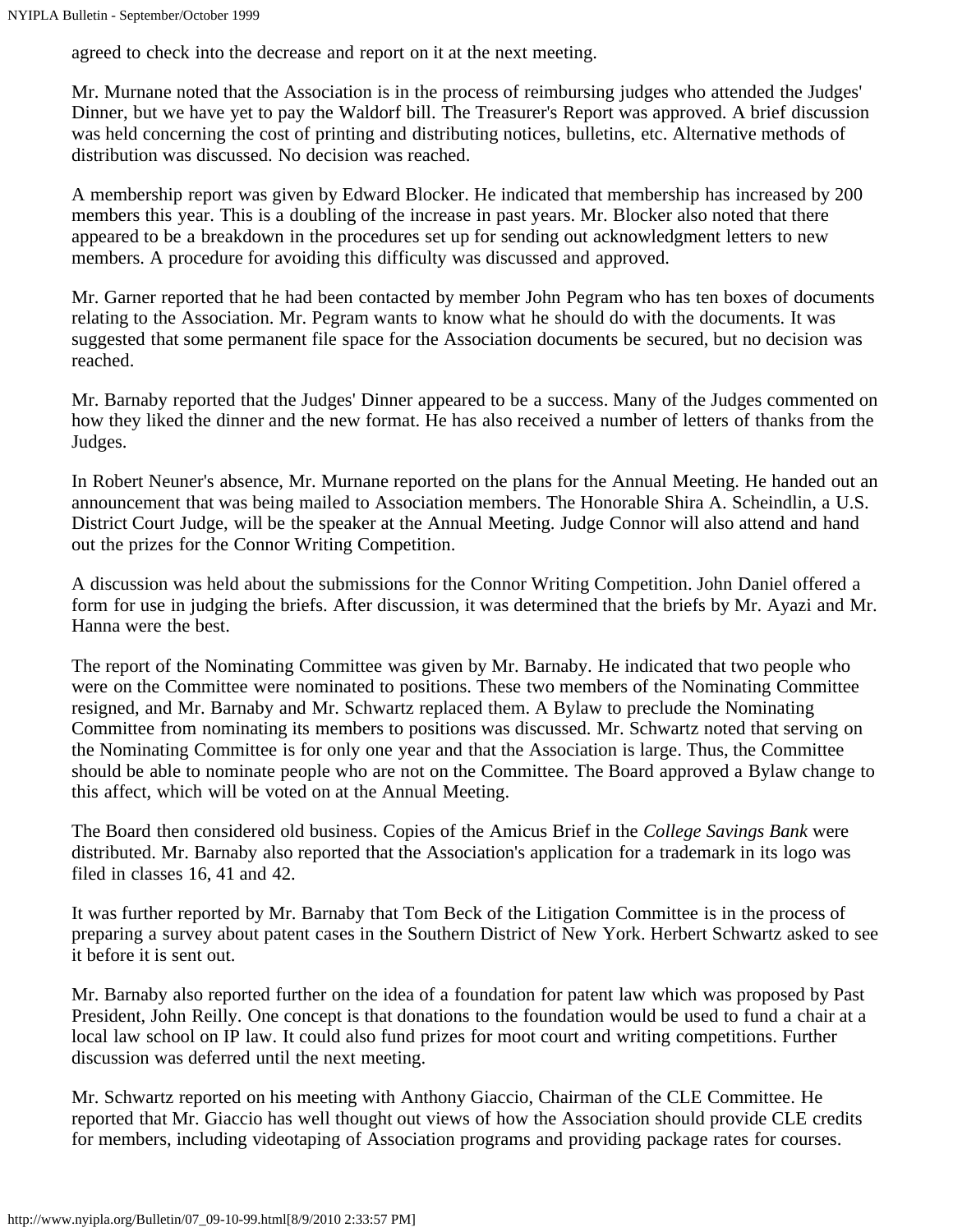Mr. Barnaby expressed his thanks to Past President Edward Filardi and retiring Board members Richard DeLucia, Theresa Gillis, and Edward Vassallo for their service to the Association during the past year.

#### **Annual Meeting**

The Annual Meeting of The New York Intellectual Property Law Association, Inc. was held on Wednesday, May 12, 1999 at the Yale Club. The Meeting was called to order by the President, Howard Barnaby.

The Secretary, Melvin C. Garner, reported that a quorum was present. He noted that a hundred votes are needed for a quorum and he had 108 proxies. Mr. Barnaby asked for a motion to waive the reading of the Minutes of the prior annual meeting of May, 1998. The motion was approved.

Mr. Barnaby gave the Report of the President. In the report, Mr. Barnaby noted the efforts of the Association to implement programs to meet New York State's new mandatory Continuing Education requirements. He also reported that the Association has a new logo and that an application has been filed to register it with the U.S. Trademark Office. Mr. Barnaby also stated that the 77th Annual Dinner in honor of the Federal Judiciary had again been a success.

Mr. Barnaby thanked John Murnane for maintaining the books of the Association as Treasurer, and for improved dues collection. He also thanked Mr. Garner and his secretary, Eva Knight, for their efforts in carrying out the duties of the Secretary of the Association. In addition, he expressed his appreciation to John Sweeney for making the Judge's Dinner a success and to Robert Neuner for coordinating the Annual meeting. All of the Board members were thanked, especially for their liaison work to the committees of the Association. He awarded plaques to retiring Board members Richard DeLucia, Theresa Gillis and Edward Vassallo. Mr. Barnaby further thanked Edward Filardi as the immediate Past President.

The efforts of several Committee chairpersons were also recognized, particularly Leon Bechet, for his work with the Young Lawyers Committee, Paul Garrity for the Meetings and Forums Committee, Eric Prager for the Trademark Law and Practice Committee, Fred Dorchak for the Patent Law and Practice Committee, Mark Abate for the Public Information, Education and Awards Committee, Bruce Wexler for the Legislation Oversight and Amicus Brief Committee, Thomas Beck for the Committee on Litigation Practice and Procedure, Anthony Giaccio for the CLE Committee and Thomas A. O'Rourke for his work on the Publications Committee.

The names of deceased members Albert C. Johnston (Past President 1966-67), George P. Hoare, George B. Finnegan, Edward J. Fitzpatrick, Charles G. Mueller and Gerald Singer were read. A moment of silence was held in their honor, and in honor of other former members of the Association who died in the past year.

Mr. Murnane gave the annual Treasurer's Report and the Auditors Report. He noted that the Association posted a net loss of income after expenses of \$92,836. The current assets of the Association are \$428,225. The net of income after expenses for the Judges' Dinner was \$7,869, which was less than previous years because of a shift in when expense were paid. The net loss of income over expenses for all other meetings was \$10,042. A motion to adopt the reports was unanimously approval.

Melvin Garner read the List of Committees. As each Committee was called, the Chairperson of that Committee or a designated representative gave a summary of the Committee activities for the year. In the absence of a Committee representative, Mr. Garner summarized the activities of the Committee as presented in its written report.

A resolution was submitted to prohibit the Nominating Committee from making nominations for the positions of Officers or members of the Board from among the members of the Nominating Committee. The resolution was adopted by a unanimous vote of all voting members in attendance, and the proxy vote of 108 members.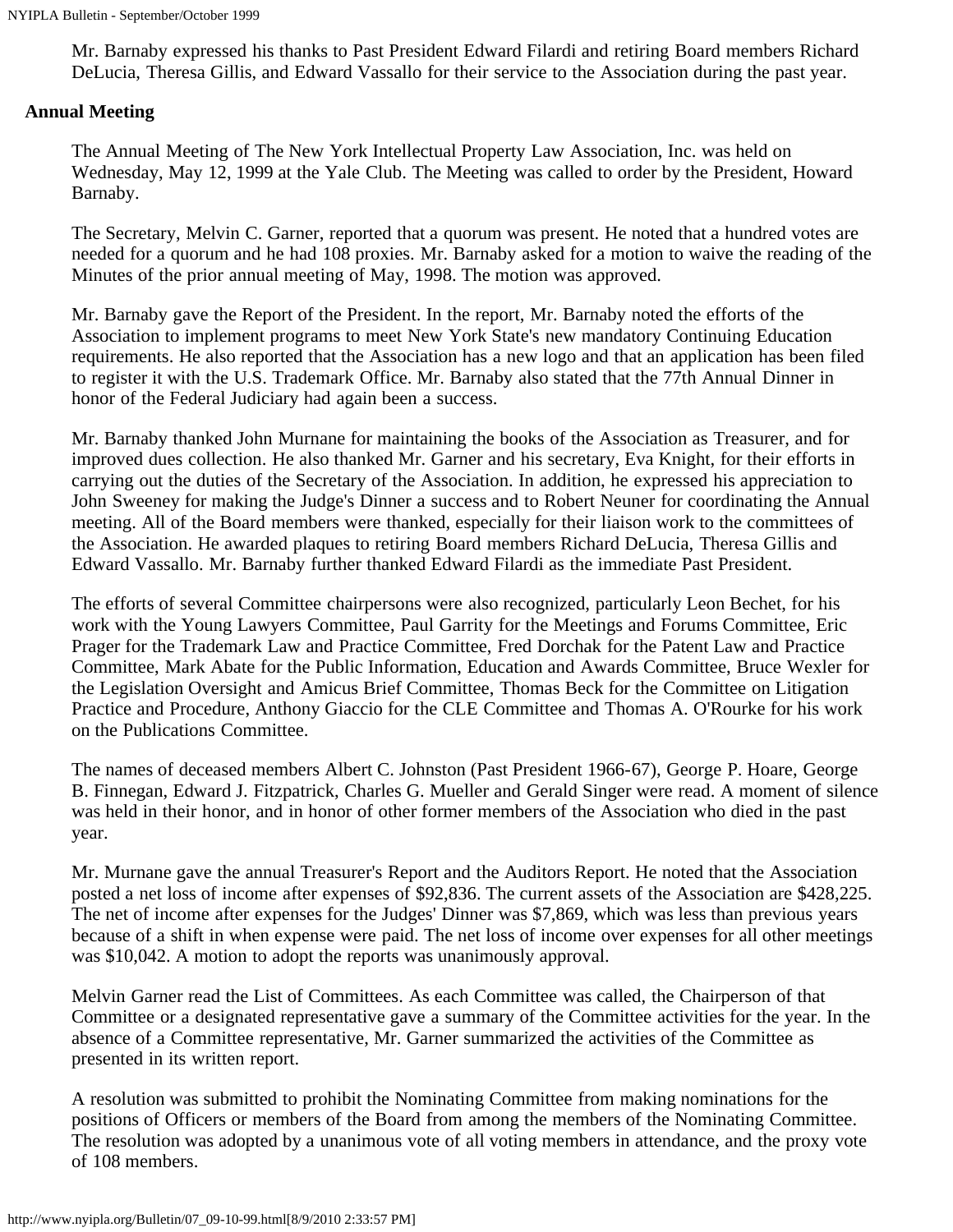Mr. Filardi presented a report of the Nominating Committee. The Nominating Committee proposed John F. Sweeney as President-Elect, Robert Neuner as First Vice President, Richard DeLucia as Second Vice President, John D. Murnane as Treasurer, and Melvin C. Garner as Secretary. For the Board of Directors, Marylee Jenkins, Ira J. Levy and Mark J. Abate were nominated for three-year terms. Howard Barnaby, Edward V. Filardi, Pasquale A. Razzano, Susan E. McHale and Eric Prager were nominated for the next Nominating Committee. There were no other nominations for any office or for the Board of Directors. Upon a unanimous vote of the proxies and the members in attendance, the persons nominated by the Nominating Committee were elected.

The past Presidents in attendance escorted the new President, Herbert Schwartz to the podium. Mr. Barnaby congratulated him and presented him with a gavel. Mr. Schwartz thanked the Association for his election. Mr. Schwartz noted a lack of civility in the practice of law and promised to work in a noncontentious environment for the common good. Then Mr. Schwartz presented a plaque of gratitude to Mr. Barnaby on behalf of the Association.

Mr. Schwartz entertained a motion to adjourn the Meeting and it was so adjourned.

## **May Board Meeting**

The Board of Directors met after the Annual Meeting of the Association. Herbert Schwartz presided. In attendance were several of the Past Presidents of the Association, including Al Robin, David Kane, John Tramontine, Tom Creel, Andrea Ryan, Pat Razzano and Al Haffner. Anthony Giaccio, Chair of the Committee on Continuing Legal Education was in attendance at the invitation of the President. Mr. Schwartz welcomed the new members of the Board of Directors and distributed a schedule of upcoming meetings, which will be held at the New York Yacht Club, 37 West 44th Street, New York, NY 10036.

Mr. Schwartz then asked Mr. Giaccio to give a report on the Association's CLE program. Mr. Giaccio explained that the Association's CLE program would allow the membership to meet their entire CLE credit requirement through Association sponsored events. This would include video tapes of these events, which members could view for credit. A discussion was held concerning an increase in the price for the luncheon meetings of the Association. The current cost to the Association for the lunch meetings is about \$65.00 per person. Currently, members are charged \$40.00 when they pre-register and the proposal is increase that to \$55.00. Non-members currently pay \$45.00 for advance registration and the proposal is to raise that to \$65.00 to cover the cost. Finally, when tickets are purchased at the door, the current price is \$50.00 and the proposal is to raise this to \$70.00.

In response to a question from Mark Abate, Mr. Giaccio stated that there would be a registration fee for the Fall CLE Program. He also noted that the Association cannot yet advertise the videos that are being prepared because the Association has not yet been accredited by the state. Even then, the Association would still need special permission for the video tapes.

Mr. Schwartz reported that he had secured Calvin Trillin, a humorist, author and writer for the *New Yorker* magazine, as a speaker for the Judge's Dinner.

Presentation and acceptance of the minutes of the meeting of April 1999 were differed. There being no further business, the meeting was adjourned.

## <span id="page-4-0"></span>**Recent Decisions of Interest**

*By Thomas A. O'Rourke*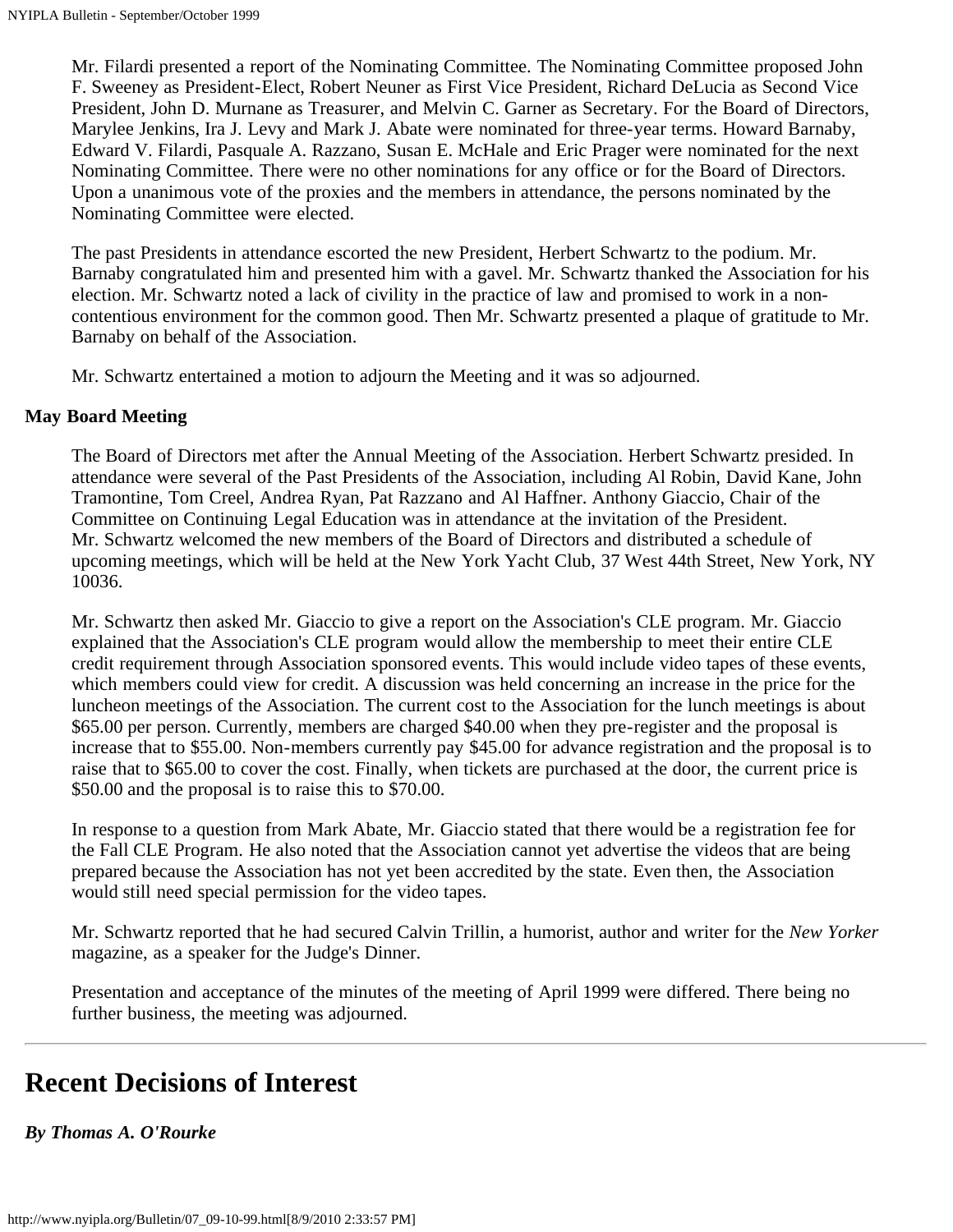#### **Patents**

#### **Claim Construction**

In *Elkay Manufacturing Company v. Ebco Manufacturing Company and Ebtech Corporation*, 98-1596r (Fed. Cir. September 15, 1999) (Gajarsa, C. J.), Ebco appealed the district court's decision that Elkay's patents were valid and infringed by Ebco, literally and under the doctrine of equivalents.

The infringement question turned primarily on claim construction. The plaintiff contended that the normal, accepted meaning of the articles "a" and "an" limited the claims of the patents to a single feed tube with a single path for both air and water while surrendering coverage of devices using separate feed tubes/flow paths. The CAFC rejected the plaintiff's contention holding that the use of the article "an" in conjunction with the term "comprising" in the claim suggested that "an" carried the meaning of "one or more" rather than limiting the claim construction to mean strictly "one." Moreover, the CAFC concluded that the fact that the written description of the patents never showed but a single flow path apparatus was not conclusive by itself in confirming the plaintiff's claim construction. Where the claims expressly described a "preferred" embodiment of the invention, they were not limited to the preferred embodiment unless by their own language. On the contrary, the Federal Circuit agreed with the plaintiff that, during prosecution of the patents and in order to obtain claim allowance, the defendant gave up a potential construction of the feed tube limitation encompassing an apparatus with separate flow paths by distinguishing prior art specifically on the basis of the prior art's use of separate flow paths.

Therefore, the CAFC reversed the district court decision and found no literal infringement on the ground that the plaintiff's accused devices using separate feed tubes did not meet every limitation of the defendant's properly construed claims. The CAFC also found no infringement under the doctrine of equivalents because of prosecution history estoppel. The defendant's amendments distinguishing prior art made to secure allowance of its claim estopped it from claiming plaintiff's separate tubes/flow paths devices as substantially equivalent.

In *K-2 Corporation v. Salomon/North America, Inc.,* 98-1552 (Fed. Cir. September 13, 1999) (Clevenger, C. J.), K-2 appealed the grant of summary judgment of patent noninfringement granted by the district court to Salomon on both literal ground and under the doctrine of equivalents.

In this claim construction case, the CAFC rejected the plaintiff's interpretation of the "permanently affixed" claim limitation contained in its patent for a roller skate as synonymous with "affixed," "secured," or "firmly held" to the base of the skate. The Federal Circuit, instead, turned to the ordinary and accustomed meaning of the term "permanently" deciding that it could not encompass affixation via the removable screw used in the defendant's skate. The CAFC also rejected the evidence offered by the plaintiff to alter the ordinary meaning. In particular, the Federal Circuit decided that functional language in the claim could not be used to compel a limitation of "permanently affixed" as "affixed to prevent horizontal [sliding]" via either a permanent or removable device. Since the claimed function could be performed by either device, it was more natural to conclude that "permanently affixed" independently required an unremovable attachment. Moreover, the plaintiff's amendments distinguishing prior art during prosecution offered too little support to a finding of unaccustomed meaning. The CAFC also relied on the written description of the "rivet-made permanent connection" chosen by the patentee as opposed to removable screws to support its interpretation and concluded that because the defendant's skate was missing the "permanently affixed"/unremovable element of plaintiff's patent claims, it could not, as a matter of law, literally infringe those claims.

As to the issue of infringement under the doctrine of equivalents, the plaintiff argued that the defendant's removable screw was substantially equivalent to the "permanently affixed" fastening in its patent. The Federal Circuit rejected the argument relying on prior art and prosecution history. Prior art using "detachable" devices would have barred patentability of a removable screw device and the doctrine of equivalents could not allow a patent to cover subject matter that could not have been legally patented in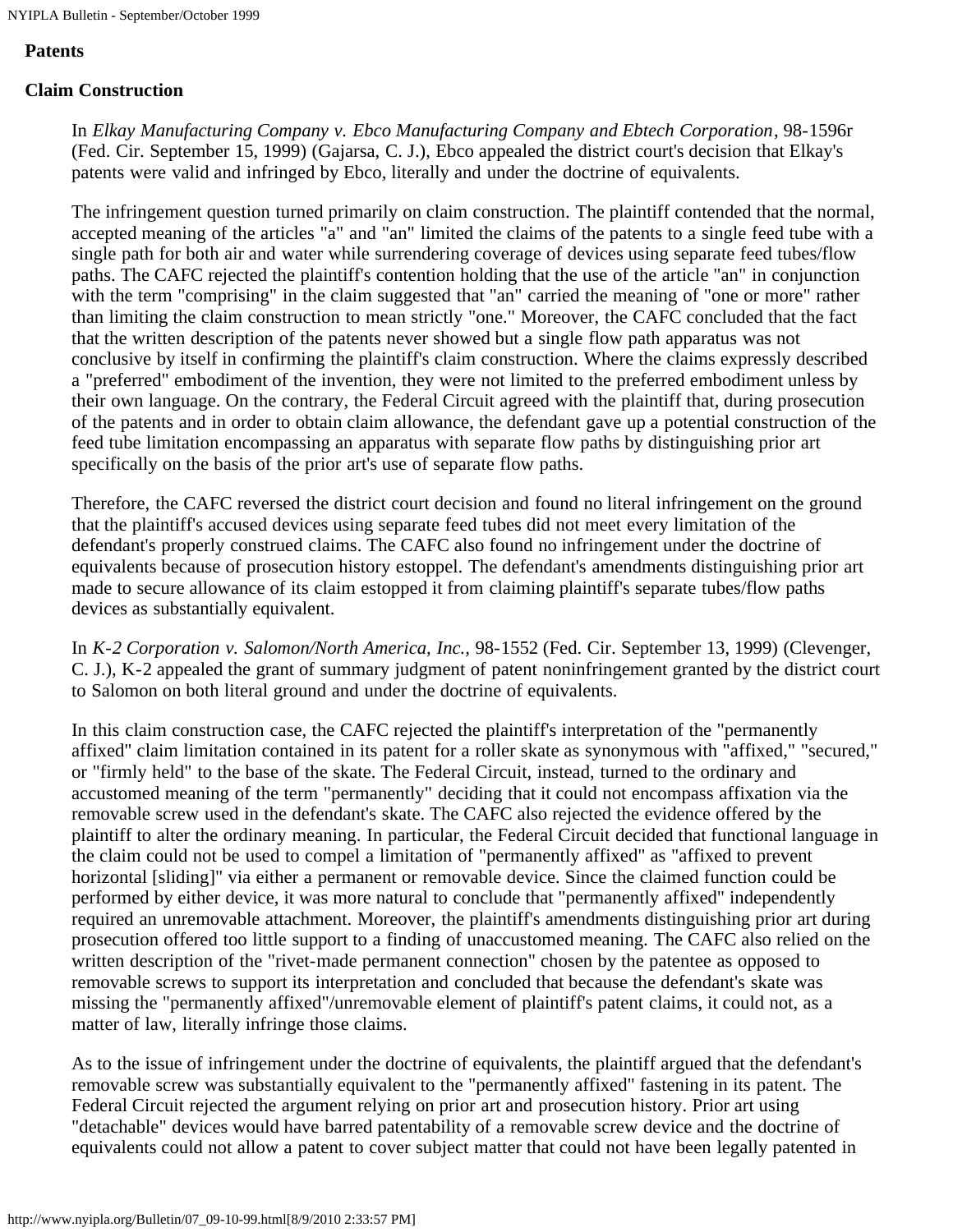the first instance. Moreover, the prosecution history showed that the plaintiff made amendments and statements to avoid that prior art reference which would lead a reasonable competitor to objectively conclude that the subject matter of removable screw attachments was relinquished. Therefore, the Federal Circuit affirmed the district court's holding of noninfringement on the ground that the doctrine of equivalents could not, as a matter of law, be used to expand the plaintiff's patent claim to cover the defendant's skate. On the other hand, over the defendant's suggestion to the contrary, the CAFC held that the *Warner-Jenkinson* presumption in favor of prosecution history estoppel and the consequent bar against the doctrine of equivalents under *Sextant Avionique* was inapplicable to this case because the prosecution history clearly showed the reason for the amendments, i.e., "patentability," since the patent would not have been (re)issued without them. *See Warner-Jenkinson Co. v. Hilton Davis Chem. Co.,* 520 U.S. 17, 33, 41 (1997), and *Sextant Avionique*, 172 F.3d 817, 832 (Fed. Cir. 1999), and, *e.g., Bai v. L & L Wings, Inc*., 160 F.3d 1350, 1355 (Fed. Cir. 1998).

#### **Settlement Agreement Interpretation**

In *Diversey Lever, Inc., v. Ecolab, Inc.,* 98-1380 (Fed. Cir. September 10, 1999) (Mayer, C. J.) Ecolab appealed the district court's grant of summary judgment of patent infringement to Diversey Lever.

The question of infringement turned on the interpretation of the terms of the parties' settlement agreement and accompanying consent judgment providing that the patents were "valid and enforceable" and that Ecolab would not "directly or indirectly aid, assist or participate in any action contesting the validity" of the patents. In addition, Ecolab agreed to refrain from making or selling products according to a Defined Products clause. Ecolab interpreted the agreement to mean that it was free to develop products outside the scope of the Defined Products clause without fear of further action by Diversey and so it did. The appellant argued that the settlement agreement merely precluded it from voluntarily assisting third parties accused of infringement by Diversey Lever in contesting the validity of the patents.

The Federal Circuit disagreed, holding that the agreement used the broadest possible language in describing the prohibited activity therefore manifesting the parties' intent that Ecolab surrendered its right to challenge the validity of the patents in any context. To this end, the Federal Circuit distinguished from *Foster* in which the CAFC had concluded that the consent judgment had not surrendered the invalidity defense as to future accused products. See *Foster v. Hallco Mfg. Co.,* 947 F.2d 469, 481 20 USPQ2d 1241, 1250 (Fed. Cir. 1991). Moreover, the Federal Circuit saw no merit to the appellant's argument that the Defined Products clause tacitly granted it permission to infringe the patents by manufacturing products outside of the scope of the clause against the properly construed consent judgment of validity of the patents. Finally, the CAFC held that the appellant waived its affirmative defense of equitable estoppel when it failed to raise it in opposition to Diversey Lever's summary judgment motion, regardless of whether estoppel qualified under section 282 as either an "unenforceability" or an "absence of validity" defense. Accordingly, the Federal Circuit affirmed the summary judgment of infringement in favor of Diversey Lever.

#### **Enablement**

In *Enzo Biochem, Inc., v. Calgene, Inc.,* 98-1438 (Fed. Cir. September 24, 1999) (Lourie, C. J.) Enzo appealed the District Court's decision that its patents were invalid as not enabled because undue experimentation was necessary to make use of the invention by those skilled in the art. Enzo further appealed two district court's orders denying its post-trial evidentiary motions. Calgene cross-appealed the District Court's dismissal of its declaratory judgment counterclaim for want of proof of nonenablement relating to a third patent. Calgene also cross-appealed the district court's decision that this case was not exceptional as to warrant an award of attorney's fees to the prevailing party.

On the issue of enablement, the CAFC reviewed the applicability of the factors elaborated in the *Wands* test to *inter partes* litigation concluding that, in both the *ex parte* prosecution and *inter partes* litigation, "an enablement determination is made *retrospectively, i.e.,* by looking back to the filing date of the patent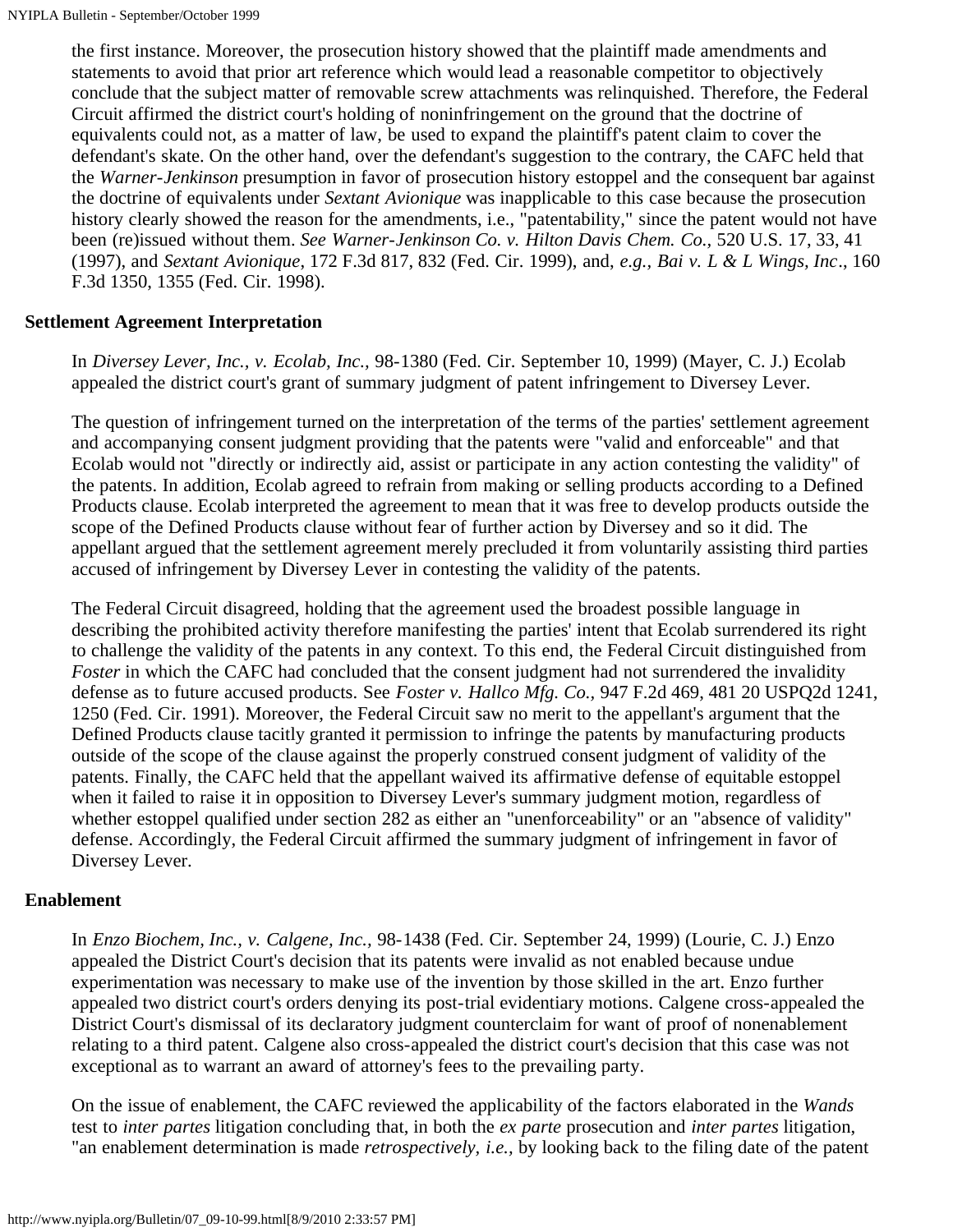application and determining whether undue experimentation *would have been* required to make and use the claimed invention at that time." The Federal Circuit found no "prediction" occurring in either context, and therefore, the *Wands* test applicable in both. Then, the CAFC reexamined the actual application of the test and affirmed the District Court's finding of nonenablement because the level of required experimentation was undue. In doing so, the CAFC used the inventor's testimony, Calgene expert's testimony, and a test on cell biology introduced into evidence by Enzo to support a finding of high unpredictability of the claimed technology. Moreover, evidence of the inventor's failed experiments following the methodology in specification evidenced the need for a very high amount of experimentation. Further, the CAFC held that the assessment of the required skill in the art was rightly based on the background of the witnesses at trial whose experience was accordingly within one of "a junior faculty member with one or two years of relevant experience or a postdoctoral student with several years of experience." The CAFC also found that mere "plans" or "invitations" for those with skills in the art to use the methodology did not constitute enabling disclosure and offered little guidance on how to execute the plan. In responding to other Enzo's attempts to escape nonenablement, the CAFC made clear that the inventor's disclosure of practicing the claimed technology in one type of cell did not suffice to enable the practice of the same technology in all types of cells. Moreover, the Federal Circuit refused to place on the accused infringer the burden to explain why the invention did not work following the specification in order to defeat enablement, just as it noted that the inventor is not required to know how or why his invention does work in order to obtain a patent. Finally, the CAFC deemed PTO and EPO conclusions of enablement inconclusive to disprove nonenablement.

As to Calgene's cross-appeal, the CAFC affirmed the district court's dismissal of Calgene's declaratory judgment counterclaim because Calgene failed to prove lack of enablement of a third Enzo's patent independently although this patent shared the same specification of the ones above. The CAFC also affirmed the district court's decision on Enzo's post-trial evidentiary motions holding that the district court did not abuse its discretion in denying Enzo's motions to reopen the record to admit additional evidence since a district court is not under a duty to make findings or articulate reasons for a denial of a motion to reopen, and lack of findings and conclusions were no evidence that the district court did not review and consider the evidence in motion.

On the contrary, as to the other issue introduced by Calgene's cross-appeal about when one party's inequitable conduct during prosecution of the patent renders the case exceptional as to warrant an award of attorney's fees to the other party, the CAFC vacated the district court determination that the case was not exceptional as erroneously based on the parties' conduct during litigation rather than prosecution and remanded it for further consideration.

## <span id="page-7-0"></span>**Notice**

## To: All members

## Re: E-Mail Address

The Publications Committee of the NYIPLA is attempting to gather the e-mail addresses of all members so that the association and its members can communicate via e-mail if a member so desires.

If you are interested in communicating with the association and its members by e-mail, using the form listed below, please send your name and e-mail address (by fax or mail) to the attention of:

> Robert M. Wasnofski, Jr. Nims, Howes, Collison, Hansen & Lackert 605 Third Avenue, Suite 3500 New York, New York 10158 Fax: (212) 661-9213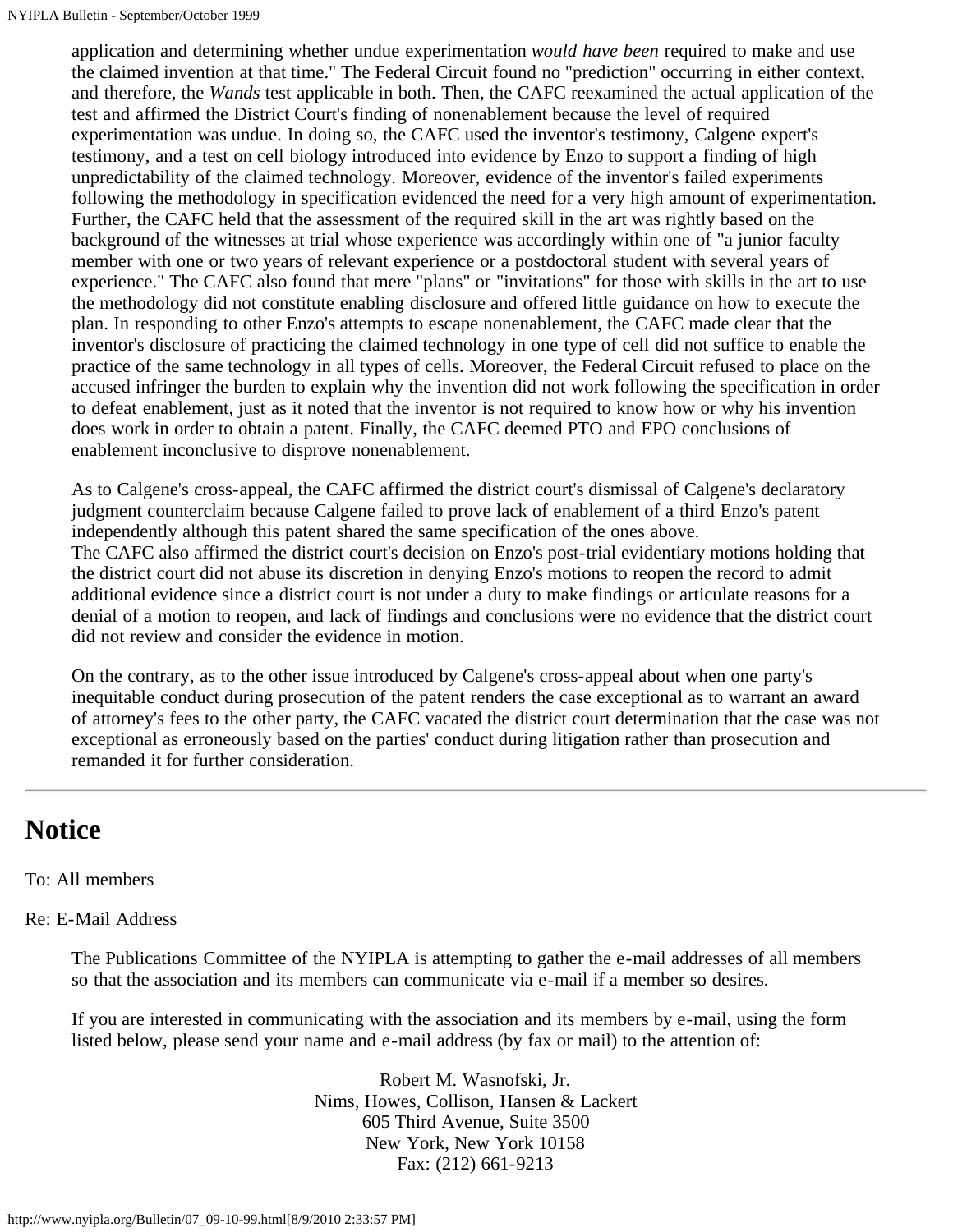If you would also like to have your e-mail address listed in the 2000-2001 issue of the *Greenbook*, please indicate as such by placing a check on the appropriate line below. If you forward your e-mail address but do not indicate a desire to have it listed in the *Greenbook*, it will not be listed.

## **Please note, recognizing that all members may not have an e-mail address, the NYIPLA intends to continue communicating with its members via U.S. mail as well.**

| Name:                  |    |  |  |
|------------------------|----|--|--|
|                        |    |  |  |
| <i>Greenbook</i> : Yes | No |  |  |

# <span id="page-8-0"></span>**Classified Advertisements**

**Do you enjoy the commute** from Connecticut to Westchester? Do you put your kids to bed on weeknights? Do you regularly attend teacher conferences and soccer games? If the answer to these questions is "no" and you have over three years of experience in patent prosecution or litigation, you're highly motivated, have a superior academic and work background and are admitted to practice before the USPTO, please contact us. Gene S. Winter, SSJR, 986 Bedford Street, Stamford, CT 06905 or fax (203) 327-1096 or e-mail to [gsw@ssjr.com](mailto:gsw@ssjr.com).

**Patent Law Secretary.** Collard & Roe, a patent law firm located in North Shore Roslyn, Long Island, seeks a patent law secretary with 3-5 years experience. Benefits include major medical, profit sharing, pension plan, end-of-year bonus. The office is located in pleasant suburban surroundings with ample parking spaces for all employees. Please contact Bill Collard at (516) 365-9802 or fax us a resume at (516) 365-9805. All communications will be held in confidence.

**Fantastic Opportunity for IP attorneys** to join the growing IP department of a 130 attorney, wellmanaged general practice firm with offices in Los Angeles (Century City) and San Francisco. The firm's IP department is stable and team oriented, and handles all facets of IP law including prosecution, transactions and litigation. The firm has an entrepreneurial atmosphere and provides the IP department with full support. Presently, the firm is seeking (1) an electrical computer/software patent attorney with significant experience and at least a small clientele; (2) a senior chemical patent attorney with or without business; (3) an experienced mechanical patent attorney; and (4) an attorney specializing in trademark and copyright prosecution counseling and enforcement. Notable academic and professional history required. Please send your resume in complete confidence to Bernard R. Gans, Esq., Jeffer, Mangels, Butler & Marmaro, LLP, 2121 Avenue of the Stars, 10th Floor, Los Angeles, CA 90067-5010, via facsimile to 1- 310-785-5318 or e-mail *[brg@jmbm.com](mailto:brg@jmbm.com)*.

**Patent Attorney, Madison, Wisconsin.** Boardman, Suhr, Curry & Field, a prominent AV-rated law firm located in Madison, Wisconsin, seeks an experienced patent attorney to lead our intellectual property practice group. Candidates should have a strong technical background with 4+ years of patent prosecution experience. Madison, home of the University of Wisconsin, is experiencing a technology boom and offers an excellent opportunity to develop a very successful patent practice.Our firm has a long history dating back to 1881 with deep roots in the Madison community. Madison, recently voted the number one place to live in America by Money Magazine, offers an outstanding environment in which to work and play. In addition, the Boardman philosophy provides each of our attorneys the opportunity to find the right balance between their personal and professional lives. If this sounds like the place for you, send your resume in confidence to: Pat Ghena, Recruiting Coordinator, Fourth Floor, One South Pinckney Street, Madison, WI 53703.